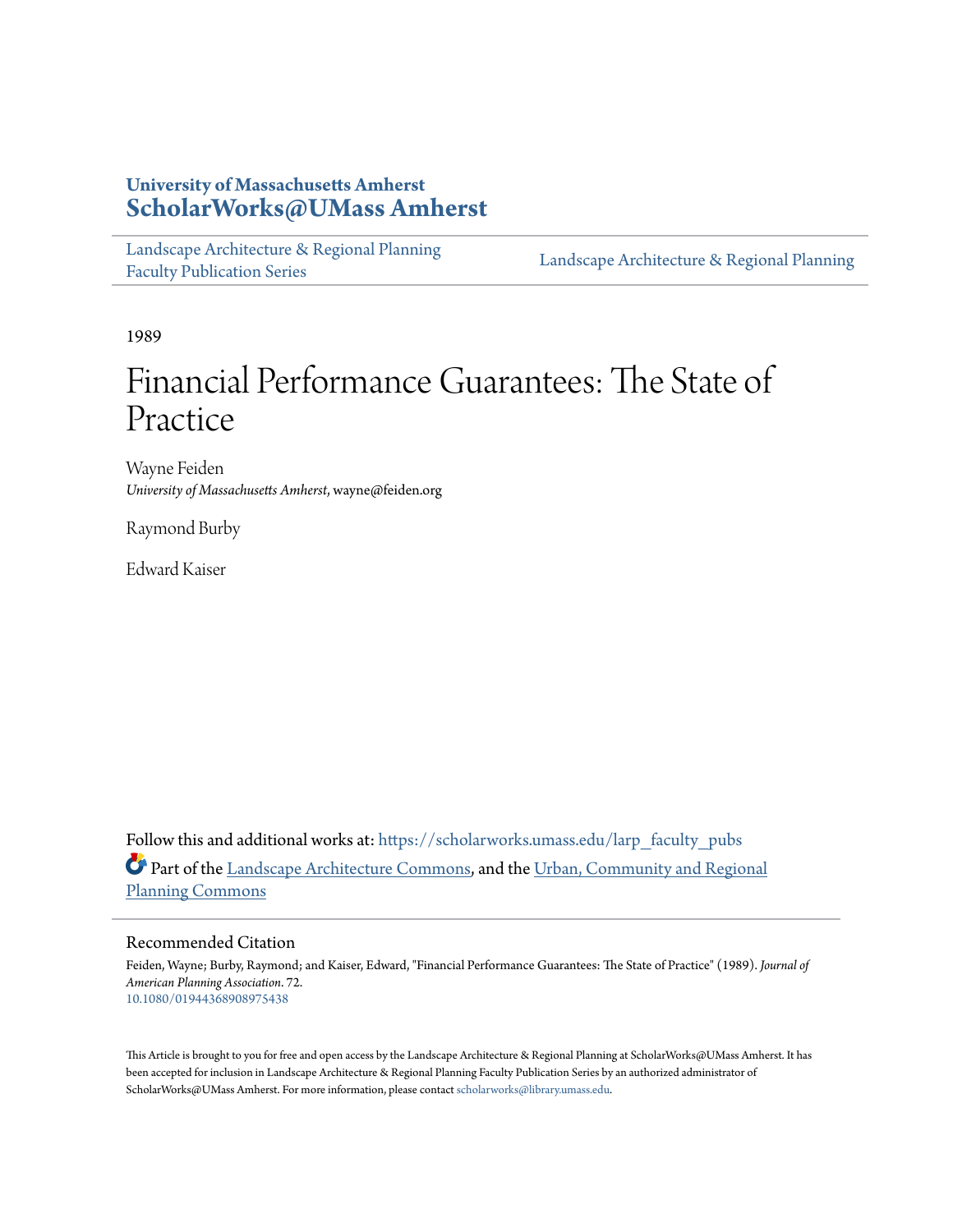# **Financial Performance <sup>a</sup>Guarantees The State of Practice**

Wayne M. Feiden, Raymond J. Burby, and Edward I. Kaiser

**Financial performance guarantees are tools for ensuring that funds needed to pay for improve**ments called for by development permits and ap**provals are available in the event a developer defaults on permit requirements. Once limited to surety bonds and cash escrows, new types of guarantees have been developed and are coming into common use. Standby letters of credit, in particular, are being used more widely and have a number of advantages. To use guarantees successfully, municipal governments must make careful decisions about a number of administrative matters. Evidence from 309 municipalities reported in this article can help local planners make the right choices.** 

Financial performance guarantees are designed to ensure that funds needed to complete public and private improvements required by local ordinances or development approvals are available in the event of a developer's default or bankruptcy. Guarantees create legal and financial incentives for developers to perform work required as a condition for issuance of permits, and they make it easier for governments to finish such work if a default occurs. When properly designed, they also contribute to a number of other obiectives. Thev can make administration of land use and environmental regulations easier and more eficient, reduce the frequency and expense of litigation, provide protection for consumers purchasing property in new projects, and, importantly, allow communities to be more flexible in responding to developers' needs for more time to complete infrastructure after occupancy permits are issued or to delay completion of landscaping until weather conditions are favorable.

Performance guarantees have long been used in local subdivision regulation, where they are "an esoteric but important part of the planning process" (Rogal 1974), but not much is known about local governments' experience with them here or in other regulatory areas. In this article, we describe the frequency with which financial performance guarantees and accompanying administrative forms and techniques are used in the United States, and we draw on local planners' experience and perceptions to indicate which approaches to guarantees and their administration seem to be working best in actual practice. Our information expands and updates the only previous survey of the use of guarantees (Seidel 1978), and it provides planners interested in adopting or revising their financial performance guarantees with feedback from practical experience that they can use to augment various commentators' words of wisdom (e.g., American Law Institute 1976; Freilich and Levi 1975; Kelley and Schultz 1988; Mandelker 1982; Rogal 1974; Schultz and Kelley 1985; Yearwood 197 **1).** 

The data for this article come from questionnaires returned by planners working in 309 municipalities across the United States. The survey, completed during the summer of 1988, was sent to a random sample of 500 municipalities with populations between 15,000 and 500,000.' Although planners working in communities that use financial guarantees may be slightly overrepresented in our data, since they are more likely to be interested in the topic and thus to have returned a questionnaire, we believe the sample size and response rate (62 percent) are high enough for readers to have confidence in our findings.<sup>2</sup> Also, comparison of the distribution of responding and nonresponding municipalities reveals no significant differences between respondents and nonrespondents by region or population. $<sup>3</sup>$ </sup>

# **How Guarantees Are Used**

The survey confirmed that subdivision regulations authorize the use of financial performance guarantees far more frequently than do any other municipal regulations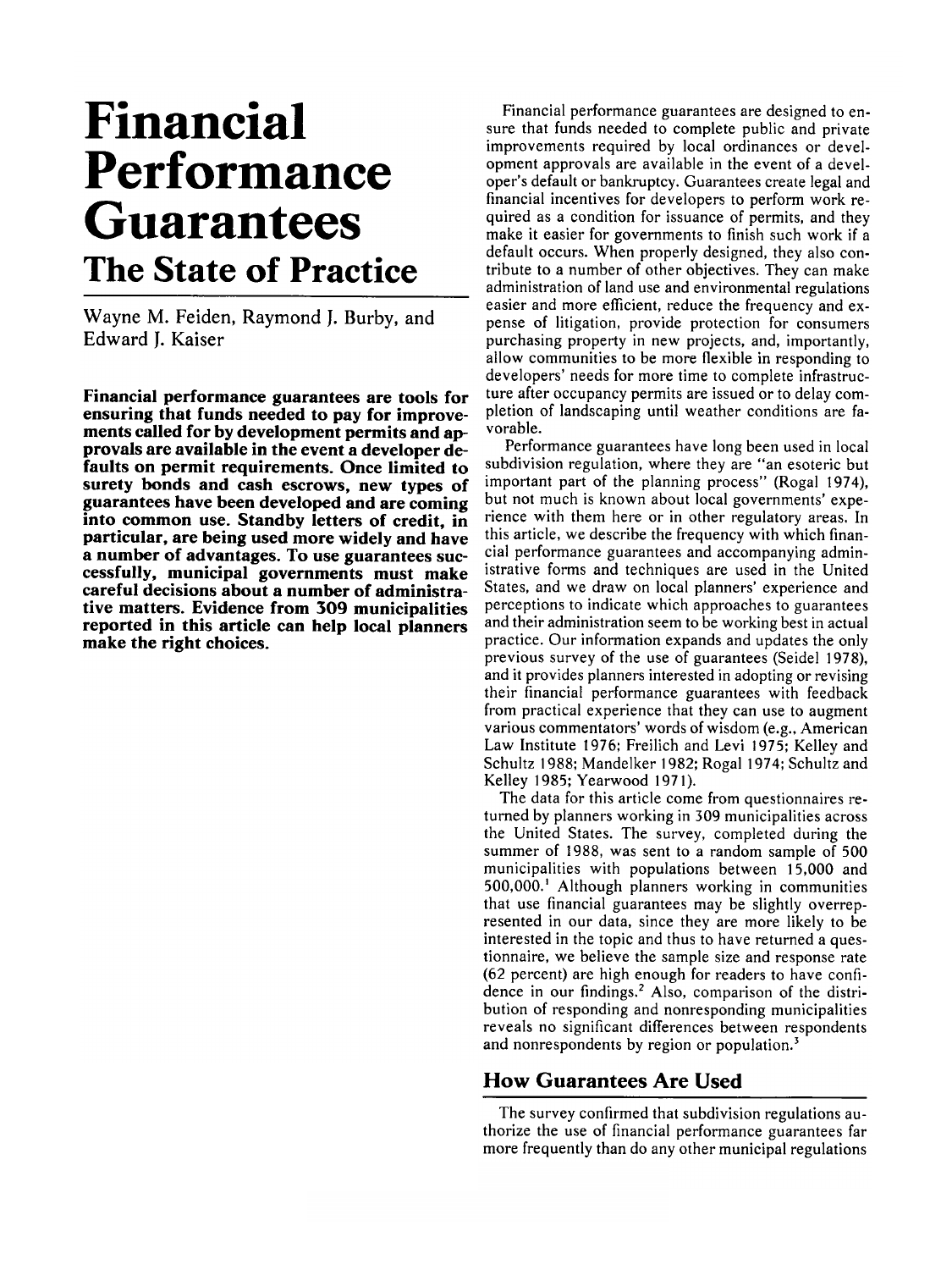(Table **1).** That practice is reflected in the literature as well, which discusses almost exclusively the use of guarantees as a tool for obtaining compliance with subdivision regulations (e.g., Kelley and Schultz 1988; Rogal 1974). The survey also revealed, however, that financial performance guarantees now are used for a wide variety of other land use and environmental regulations as well. **A**  substantial minority of jurisdictions (between 17 percent and 30 percent) write performance guarantees into zoning, stormwater, erosion/sedimentation, and on-site sewage regulations. In those jurisdictions, guarantees were required for a substantial (but minority) proportion of the total number of the permits issued for each type of regulation during the last full year of record.

Traditionally, local governments have used financial performance guarantees to ensure the completion of improvements to be dedicated to the public. Many of the improvements required by subdivision, zoning, erosion control, stormwater, and on-site sewage regulations, however, are not dedicated to the public but instead remain in private ownership (these include such improvements as landscaping, storm drainage facilities in commercial and apartment projects, and septic tanks). **A** majority of the communities (56 percent) use financial guarantees in some cases to ensure that required improvements which will be privately owned are built to specified standards and are completed before a project is occupied.

# **Types of Guarantees**

Several types of financial performance guarantees are available to local governments. Performance (surety) bonds and cash escrows are described most frequently in the literature, but other options are also available and are commonly used. These include property escrows, standby letters of credit, improvement credit agreements, and liens and covenants. We will describe each of these briefly and then examine the frequency with which they are being used.

## **Performance Bonds**

Where a performance bond serves as the guarantee, a surety company agrees to pay the value of the bond to a local government (the obligee) if a developer (the prin-

**TABLE 1: Use of financial performance guarantees with regulations** 

|                               | <b>Municipalities</b> | Permits                                   |  |
|-------------------------------|-----------------------|-------------------------------------------|--|
|                               | using financial       | issued<br>with a<br>guarantee<br>required |  |
|                               | performance           |                                           |  |
|                               | quarantees to         |                                           |  |
|                               | ensure compliance     |                                           |  |
| Type of regulation            | with regulation (%)   | (%)                                       |  |
| Subdivision                   | 76                    | 70                                        |  |
| Zoning                        | 30                    | 33                                        |  |
| Stormwater                    | 28                    | 27                                        |  |
| Erosion/sedimentation control | 23                    | 27                                        |  |
| On-site sewage                | 17                    | 21                                        |  |
|                               |                       |                                           |  |

cipal) defaults on the permit conditions. The greater assets of a surety company assure the local government that the financial resources will be there to complete required improvements. Performance bonds have some similarities to insurance, because the surety company is taking some risk and surety exists to reduce the risk to local government. But, unlike the conditions with insurance, the risk is not spread widely, and as a result, surety companies take only limited risks. Because of that, performance bonds can be difficult or impossible for small or new companies to obtain (Seidel 1978). For larger developers with collateral, however, obtaining a performance bond at a reasonable premium has not been difficult (Rogal 1974).

If a developer is in danger of default, a surety company may assist in completing required improvements, possibly by loaning the developer required funds, if that might avoid greater liability. Once a developer defaults, a surety company has several options: it can finance completion of the project by the original developer and, if the project is a success, recover its capital; it can hire a new contractor to finish the project: or it can pay off the bond principal. If the surety company takes an option other than paying off the face value of the bond directly to local government, its liability may exceed the amount of the bond.

Most commentators believe that surety companies would rather pay off a bond than follow the first two courses of action (Schroeder 1982; Webster 1982; Schultz and Kelley 1985). Our data indicate, however, that surety companies are somewhat more likely to arrange to have an improvement completed than to pay local governments the amount of the bond. Thirty-four percent of the municipalities we surveyed reported that, when developers defaulted, the surety company gave them the funds, **40** percent said the surety company arranged to have the improvement completed, 16 percent reported both experiences, and **10** percent reported a variety of other outcomes.

Schultz and Kelley (1985) argue that, while performance surety bonds are better than no guarantee, they are the least preferable of the financial guarantees available because local governments often have to go to court to collect (and, they argue, surety bonds add an unreasonable cost for the developer, most of which is passed on to consumers). Rritt (1982) agrees that some claims may be settled for less than the full principal, but he argues that most surety companies pay claims in full and that few cases go to court. Our data indicate that municipalities using surety bonds are neither more likely nor less likely than municipalities using other types of financial performance guarantees to have to go to court to settle claims. Twenty-one percent using surety bonds went to court one or more times between 1983 and 1988, while 20 percent using other types of guarantees and not using surety bonds went to court during that time.<sup>4</sup>

## **Cash Escrows**

**A** cash escrow is a special bank or other third party account that can be converted readily to a specified sum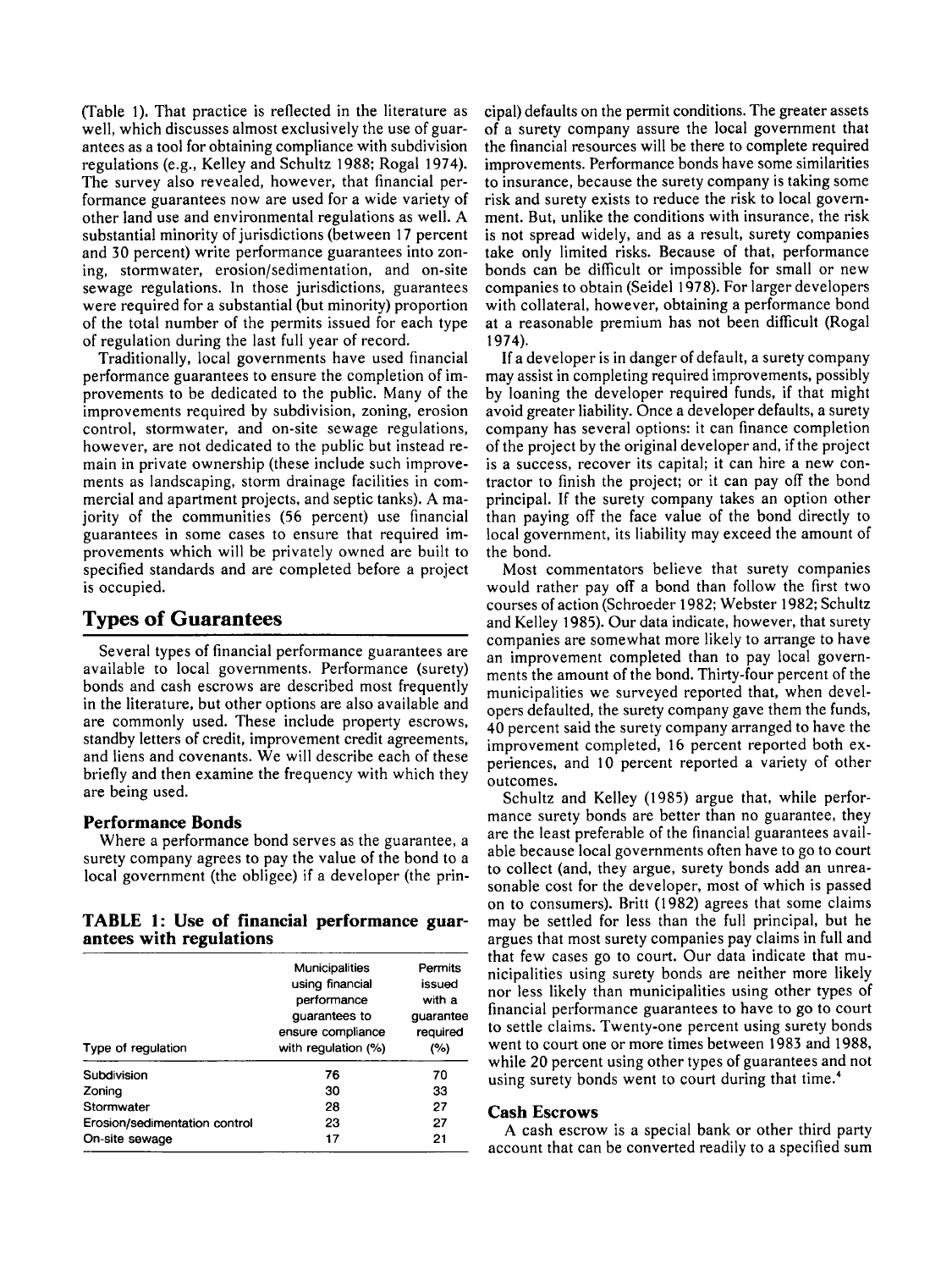of money. Usually, only local government can authorize release of the money to a permit holder, in accordance with terms of the escrow. The government also can collect the money if it declares that a developer has defaulted on specified permit obligations. Traditionally, escrows are the second-most-common form of financial performance guarantee after surety performance bonds. For many years bonds and cash escrows were the only performance guarantees authorized in many communities.

Cash escrows are unpopular with developers, since they are very costly if required for the full value of improvements plus a margin of safety and are not released until after the improvement has been completed. In order to avoid the need for double funding of improvements, escrow agreements often allow either partial release of funds to developers after completion of each required improvement and assurance that there are no unpaid bills, or release of funds to subcontractors to complete required improvements. When partial disbursements are made, governments may reduce the risk of having to declare a developer in default, but they expose themselves to the risk of financial shortfalls if escrow accounts are exhausted before all required improvements are installed (Seidel 1978; Schultz and Kelley 1985). That potential can be offset to some extent, however, if interest on escrow funds is accumulated in the account and added to the principal amount (McPherson 1974).

#### **Property Escrows**

Property escrows are structured in the same way as cash escrows, but instead of cash, real property, such as land, buildings and improvements, or personal property in the form of stocks, bonds, or equipment is placed in escrow. Property escrows have a number of disadvantages. They involve valuation of property, assurance that property is free of liens, and, if a default occurs, the time and bother of marketing property to obtain funds required to complete improvements. Because of those disadvantages local governments have avoided property escrows (Seidel 1978).

## **Standby Letters of Credit**

A standby letter of credit is an agreement by a bank or other financial institution to pay specified sums of money to a third party, such as a local government, in the event a developer defaults on responsibilities to complete required improvements to standards and on schedule, as specified in the terms of the letter. The borrower (e.g., a developer) agrees to repay the bank in a separate agreement.

Developers tend to favor letters of credit because they are less expensive and more readily available than surety bonds, while they do not require the outlay of capital required by escrows. Standby letters of credit appeal to local governments as well because they ensure the availability of funds if a developer defaults, and they provide a simple mechanism for collecting the funds (a government presents the bank with documentation of default).

#### **Improvement Credit Agreements**

An improvement credit agreement is a three-party agreement between a developer/borrower, a bank, and a local government in which the bank agrees to pay for improvements as they are completed if the local government accepts the improvement. Unlike the case of a standby letter of credit, which is used only if developers default on their obligations, the developer and the local government authorize the bank to make payments to the developer and subcontractors as required improvements are made. Improvement credit agreements ensure that money is available to make required improvements and that local governments will have an opportunity to approve those improvements before funds are dispersed. Because money is dispersed incrementally, there is more risk to local governments than with standby letters of credit, since the line of credit could be exhausted before all improvements are made.

#### **Liens/Covenants**

Although not technically financial performance guarantees, liens or covenants can be placed by local governments on a property being developed to record an encumbrance on the property. The liens remain in effect until the necessary improvements have been made and approved. If a developer defaults on the improvements, local governments can initiate foreclosure proceedings. Liens remain with the property if it is transferred and help ensure that future owners are aware of the nature of the encumbrance.

If a developer goes bankrupt because there are usually other liens and mortgages on property being developed, the cash value of the local government claim may be very limited; thus, the main purpose of the lien is to clarify the encumbrance for future owners and to minimize the danger of a solvent developer refusing to build an improvement to required standards.

# **Frequency. of Use**

In 1976, Seidel(1978) surveyed 80 local governments and found that 96 percent used performance or improvement bonds, 7 1 percent cash escrow accounts, 9 percent real property escrow accounts, and *6* percent letters of credit. He did not ask about the use of improvement credit agreements or liens. We found, 12 years later, that bonds continue to be the most frequently used financial guarantees (Table 2). We also found that there has been a dramatic increase in the use of letters of credit, which are authorized for use by a majority of local governments and now actually are used in practice more frequently than cash escrows (see the right-hand column of Table 2), even though they are still not authorized by enabling legislation as frequently as cash escrows. We believe that this increase stems from the ease and relatively low cost of obtaining letters of credit and, to a lesser extent, because local governments increasingly are encouraging developers to use letters of credit rather than performance improvement bonds. Governments continue to use real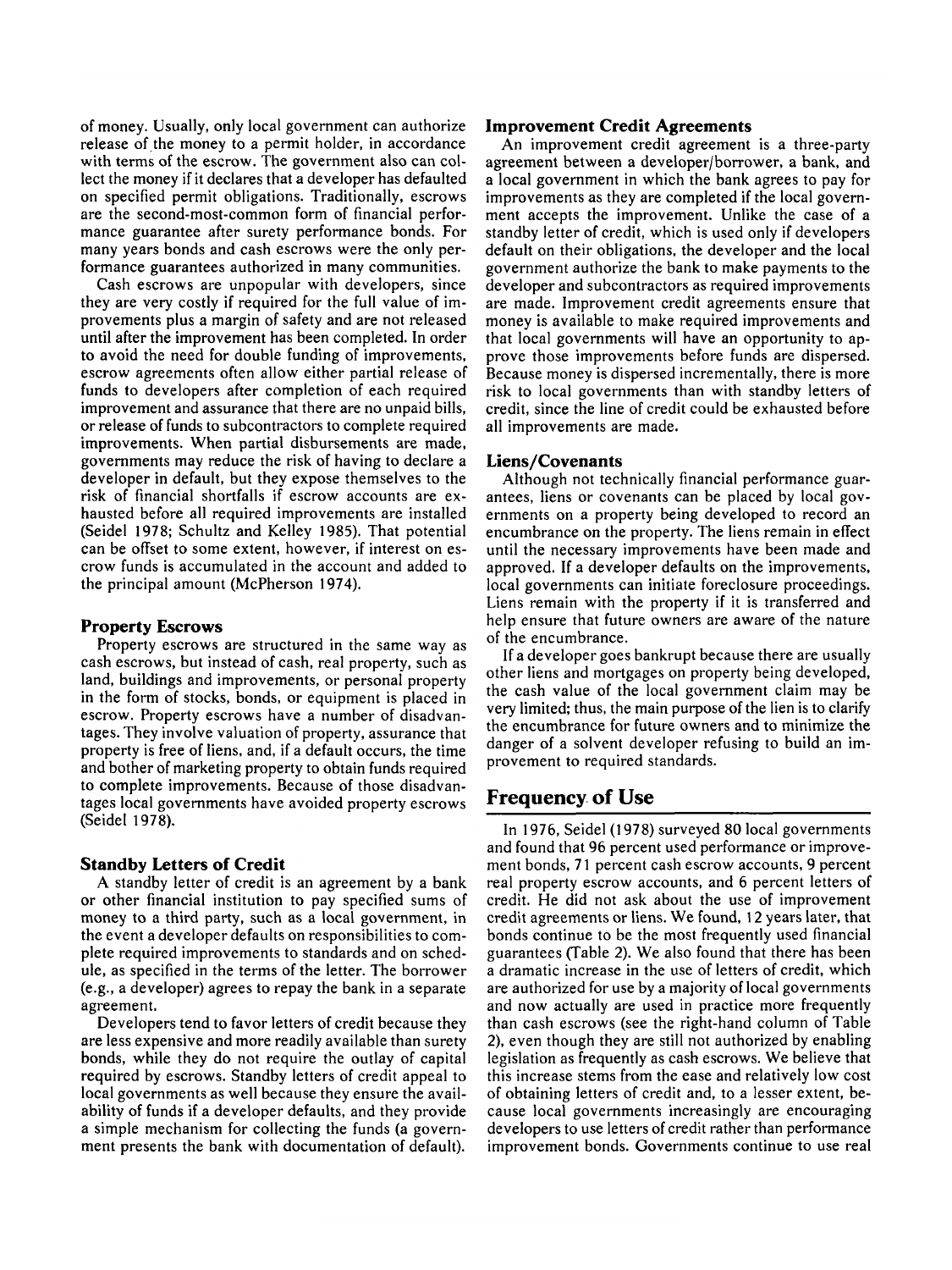**TABLE 2: Frequency of use of performance guarantees** 

| Type of guarantee            | Municipalities<br>authorized<br>to use the<br>guarantee<br>(%) | Permits that<br>included a<br>quarantee <sup>®</sup><br>(average per<br>municipality)<br>(%) |
|------------------------------|----------------------------------------------------------------|----------------------------------------------------------------------------------------------|
| Performance or improvement   |                                                                |                                                                                              |
| hond                         | 78                                                             | 43                                                                                           |
| Cash escrow                  | 66                                                             | 16                                                                                           |
| Letter of credit             | 59                                                             | 36                                                                                           |
| Improvement credit agreement | 18                                                             | 2                                                                                            |
| Lien on development          | 13                                                             | 3                                                                                            |
| Noncash and real property    |                                                                |                                                                                              |
| escrow                       | 6                                                              |                                                                                              |

a. Over the past 5 years.

property escrows infrequently, but a larger, although still small, proportion of governments are using improvement credit agreements and liens.

# **Structure and Time Limits**

Municipalities may establish guidelines regarding the type of improvements (permanent or temporary) for which financial guarantees are required, time limits for the completion of improvements, and whether warranties of performance after an improvement is completed will be required. Our data indicate that local practices vary widely across municipalities (Table **3).** Permanent improvements include most of those dedicated to the public, such as roads and sewers, as well as many improvements, such as landscaping and permanent erosion-control structures, that will remain in private hands after construction is completed. Temporary improvements, such as temporary erosion control devices, usually remain in private ownership and are no longer required at the end of the construction process. Financial guarantees are far more common for permanent improvements than for temporary ones because permanent improvements are more numerous, often have greater impact, and are more likely to be dedicated to the public. Nevertheless, guarantees are important in both cases, since the damage due to failure to provide a needed temporary improvement, such as erosion control, can be substantial and long lasting.

Municipalities using financial performance guarantees give developers a specified period of time within which to complete required improvements. At the expiration of the time limit, developers can be declared in default, and the municipality can use guarantee funds to complete the improvement. A sizable minority of the municipalities we surveyed **(37** percent for permanent improvements and **47** percent for temporary improvements) use flexible time limits, varying the time allowed to complete improvements with the size of development projects. Such

flexible limits enable local governments to allow large, phased developments several years to finish a project while not being forced to allow the same amount of time for smaller projects that reasonably can be completed in a matter of months. Among jurisdictions with inflexible time limits, the vast majority allow developers from one to two years after permit issuance to complete required improvements (see Table **3.)** In most cases, however, time limits can be renewed at the discretion of the municipality (89 percent of the municipalities surveyed) or by the developer as a matter of right (8 percent of the municipal-

#### **TABLE 3: Requirements imposed by performance guarantees**

| Guarantee characteristics                                    | <b>Municipalities</b><br>(among those<br>using guarantees)<br>(%) |
|--------------------------------------------------------------|-------------------------------------------------------------------|
| Type of improvement for which a                              |                                                                   |
| guarantee is required                                        |                                                                   |
| Permanent improvements                                       | 99                                                                |
| Temporary improvements                                       | 69                                                                |
| Time limit for completing improvement                        |                                                                   |
| Permanent improvements                                       |                                                                   |
| Less than 6 months                                           | $\overline{2}$                                                    |
| 6-11 months                                                  | 12                                                                |
| 12-24 months                                                 | 41                                                                |
| More than 24 months                                          | 9                                                                 |
| Varies with project size                                     | 37                                                                |
| Temporary improvements                                       |                                                                   |
| Less than 6 months                                           | 8                                                                 |
| 6-11 months                                                  | 13                                                                |
| 12-24 months                                                 | 32                                                                |
| More than 24 months                                          | 1                                                                 |
| Varies with project size                                     | 47                                                                |
| Improvement completion after                                 |                                                                   |
| issuance of certificate of                                   |                                                                   |
| occupancy                                                    |                                                                   |
| Not allowed                                                  | 31                                                                |
| Allowed                                                      | 69                                                                |
| Improvements to be privately owned                           | 47                                                                |
| Private landscaping                                          | 28                                                                |
| Private paving projects                                      | 4                                                                 |
| Private on-site sewage systems<br>Other private improvements | 29                                                                |
| Improvements to be dedicated to the                          |                                                                   |
| public                                                       | 27                                                                |
|                                                              |                                                                   |
| Maintenance/performance warranty                             |                                                                   |
| Not required                                                 | 19                                                                |
| Required                                                     | 81                                                                |
| Length of warranty                                           |                                                                   |
| Less than 12 months                                          | 20                                                                |
| $12-24$ months                                               | 63                                                                |
| More than 24 months                                          | 5                                                                 |
| Varies with project size                                     | 13                                                                |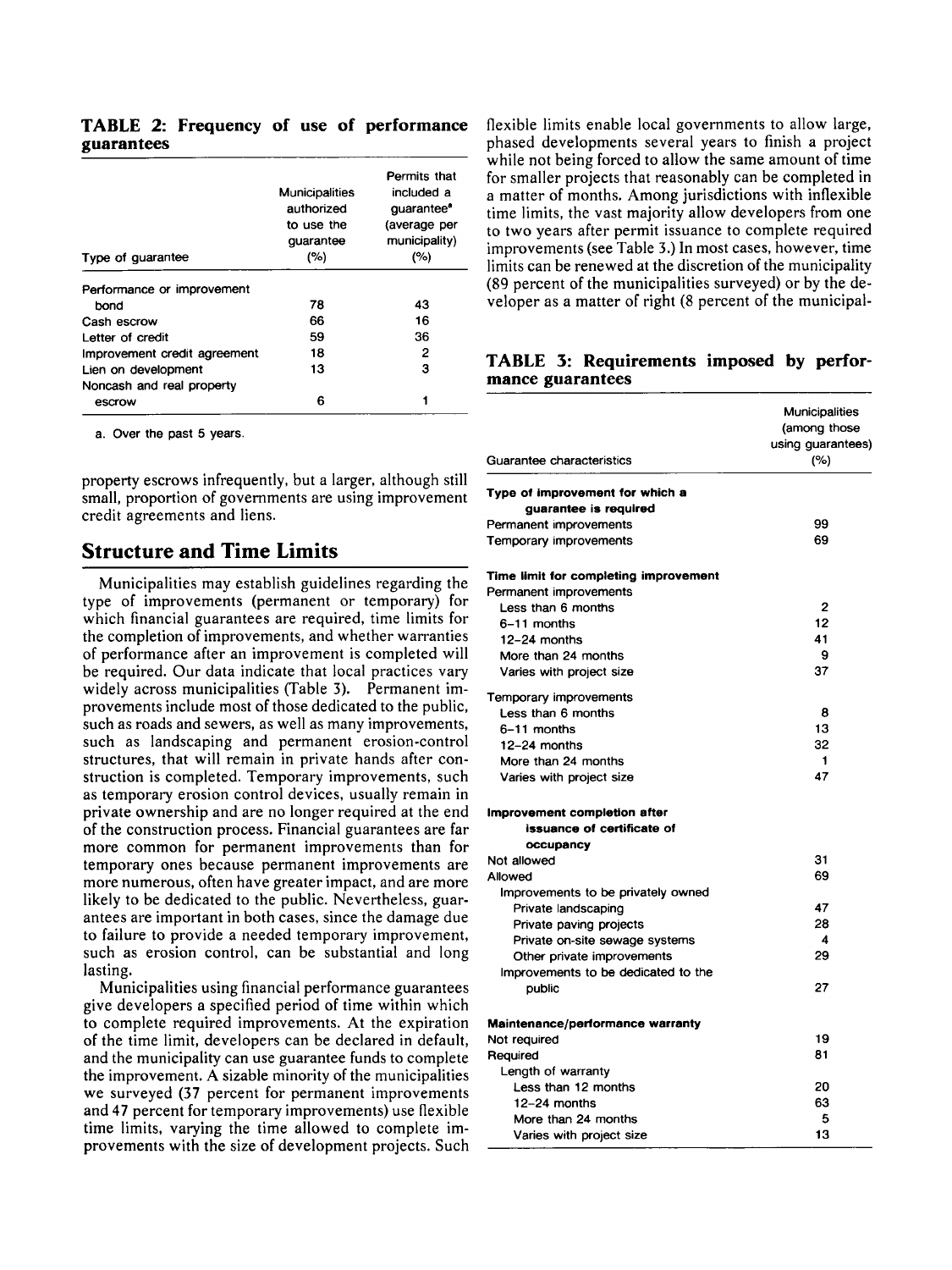ities surveyed). Only **3** percent of the jurisdictions we surveyed prohibit extensions of time limits.

For some types of required improvements, many municipalities (69 percent of those surveyed) will issue certificates of occupancy before required improvements are completed. Almost half of the municipalities with performance guarantees, for example, will issue certificates of occupancy before privately owned landscaping has been completed: about a quarter (28 percent) do the same for privately owned paving projects. Similarly, about a quarter of the municipalities allow developers to occupy projects before they complete improvements to be dedicated to the public.

More than four out of every five municipalities (81 percent) using financial performance guarantees authorize or require maintenance warranties for at least some improvements. Those warranties most commonly are required for 12 to **24** months after completion of the improvement (see Table **3).** 

# **Costing and Releasing of Guarantees**

————————————————

Two of the most difficult tasks of administering financial performance guarantees are costing and releasing guarantees. Costing is the process of establishing the minimum dollar amount that the permittee must guarantee. The amount should be large enough to cover the cost of the improvements the municipality would have to provide if the developer defaults, but at the same time it should not be so large that it creates an unreasonable or illegal burden on permittees. Most communities (67 percent) use their own expertise in estimating the cost of improvements. Some (29 percent) use data from permit applicants to estimate costs, and some **(21** percent) use actual contractors' bids (Table **4).** 

Municipalities generally (65 percent of those we surveyed) require that financial guarantees cover the entire estimated cost of required improvements. A quarter of those we surveyed have a flexible policy, sometimes requiring a financial performance guarantee for the full cost of an improvement and sometimes not, and 10 percent require a guarantee for only part of the estimated cost of the improvement. In addition, a majority of municipalities (68 percent) add a margin of safety to their estimates to account for inflation and the possibility of underestimation of costs. Among municipalities adding a margin of safety, **5 1** percent add from 1 to 10 percent to cost estimates, 23 percent add from 11 to 20 percent, and 17 percent add **20** percent or more. For 9 percent of the municipalities the exact amount of the margin of safety was not determined.

In order to reduce project costs, developers may request that municipalities release them from financial guarantees in stages as the project progresses. Sixty-one percent of the municipalities responding to our survey allow staged release of guarantee funds, but most also keep back some funds until all improvements are completed. The percent of the entire guarantee retained until completion varies among municipalities with a few **(5** 

#### **TABLE 4: Costing and releasing financial performance guarantees**

| Municipal practice                                                                                  | <b>Municipalities</b><br>(%) |
|-----------------------------------------------------------------------------------------------------|------------------------------|
| Costing                                                                                             |                              |
| Source of improvement-cost estimate                                                                 |                              |
| Municipal engineer                                                                                  | 35                           |
| Permit administrator                                                                                | 32                           |
| Permit applicant                                                                                    | 29                           |
| Subcontractors' bids                                                                                | 21                           |
| Other                                                                                               | 7                            |
| Margin of safety                                                                                    |                              |
| None added                                                                                          | 32                           |
| 1-10 percent                                                                                        | 33                           |
| 11-20 percent                                                                                       | 16                           |
| 21-30 percent                                                                                       | 7                            |
| 31 percent or more                                                                                  | 12                           |
| Releasing                                                                                           |                              |
| Staged release of funds                                                                             |                              |
| Not used                                                                                            | 39                           |
| Used                                                                                                | 61                           |
| Percent of funds held until completion                                                              |                              |
| 1-10 percent                                                                                        | 57                           |
| 11-19 percent                                                                                       | 16                           |
| 20 percent or more                                                                                  | 21                           |
| Varies                                                                                              | 16                           |
| Check for liens on the improvement by subcon-<br>tractors and others before accepting<br>dedication |                              |
| Sometimes or never                                                                                  | 35                           |
| Always                                                                                              | 65                           |

percent) holding back as much as 40 percent of the guarantee amount. The most common practice (among 57 percent of municipalities), however, is to hold back 10 percent or less of the guarantee until final completion of all required improvements.

Before accepting dedicated improvements, municipalities should check to ensure that all payments have been made to subcontractors and that there are no liens on the improvement. Actual practice, however, sometimes differs from recommended practice. Thirty-five percent of the municipalities we surveyed report that they do not always check for liens before accepting dedications and releasing guarantees.

# **Enforcement and Collection**

Financial performance guarantees decrease the chance that a municipality will find it necessary to use public funds to complete unfinished improvements or to reconstruct improvements that have design or construction defects. If guarantees are difficult to collect, however, they fail to achieve their purpose.

Municipalities use several techniques to check for compliance with their regulations and to determine if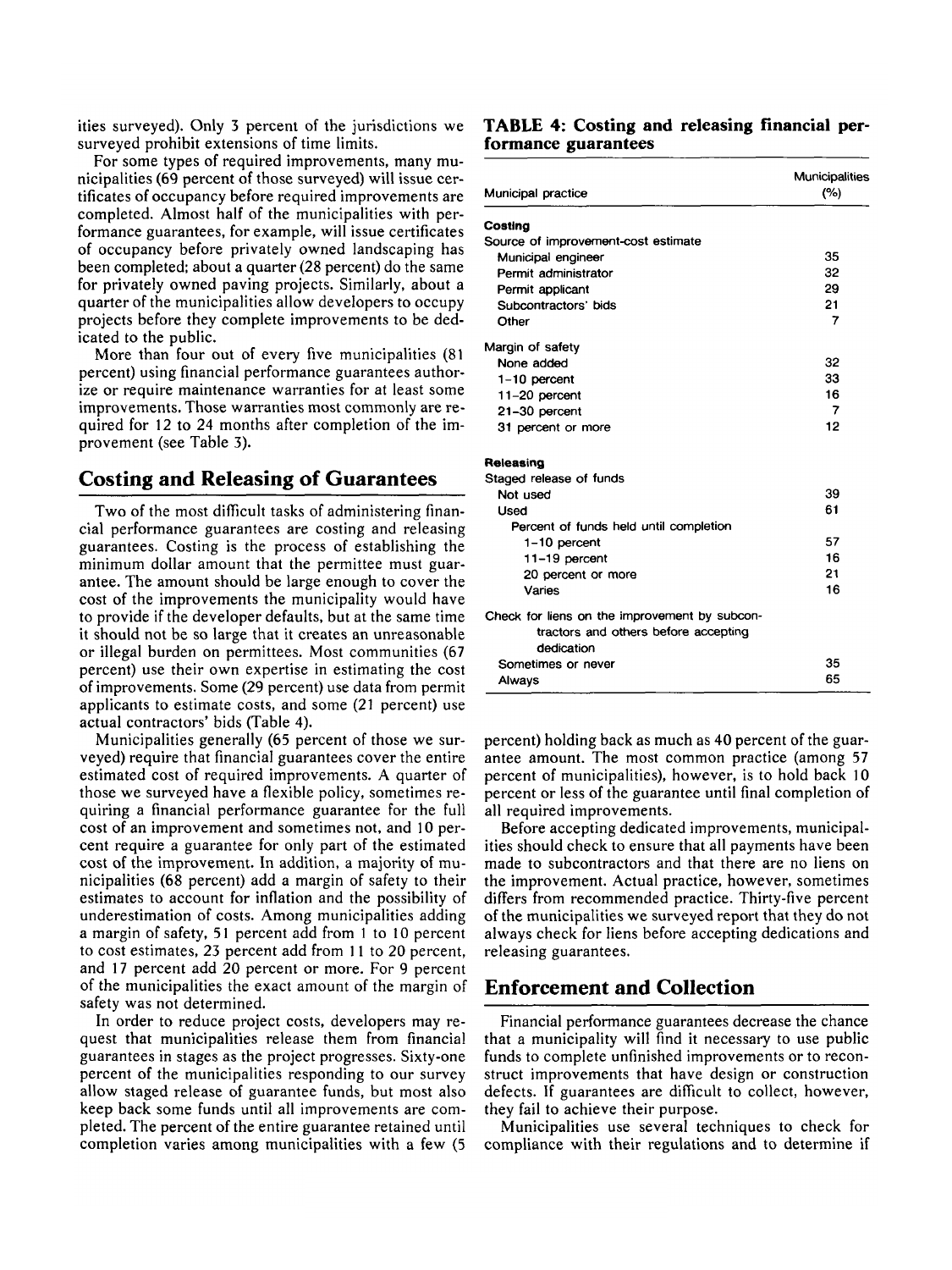enforcement actions are necessary. Almost every municipality (98 percent) relies heavily on staff inspections. A majority of municipalities (69 percent), however, also require external professional certification in at least some of their regulations or for some types of projects (e.g., larger projects). While an applicant's consultant's certification is more likely to be biased than a municipal inspection, an outside professional can inspect many aspects of a project in more detail than staff has time to undertake. In recognition of that consideration and to avoid the bias possible when developers pay for professional certification, a number of municipalities (29 percent) choose the consultant to perform needed inspections.

If a project is found to be out of compliance with municipal regulations or permit provisions, municipalities have a number of options for obtaining compliance before calling in financial guarantees. In order of the percentage of municipalities authorized to use them, these options include withholding the occupancy permit (93 percent of municipalities): seeking civil penalties (83 percent): withholding other permits for the same project (57 percent); seeking injunctive relief (49 percent): seeking criminal remedies **(40** percent): withholding sequential permits for other lots in the same development (38 percent): and withholding permits for unrelated projects by the same developer (9 percent) (Table 5).

In spite of these options, **40** percent of the municipalities we surveyed declared one or more developers in default of a financial guarantee between 1983 and 1988. Of that number, 39 percent said that after calling the guarantee there always were enough funds to pay for required improvements, 5 **1** percent said there sometimes were enough funds, and **10** percent reported there never were enough funds from the guarantees to cover costs.

One of the reasons that guarantees are not always adequate to pay for improvements is that, if a permittee is bankrupt, other creditors may attempt to collect the guaranteed funds and may have access to those funds before the municipality. While this rarely happens, 17 percent of the municipalities that have attempted to collect on financial guarantees report at least one experience where creditors collected some of the money before the municipality. Cash escrows have been accessed by creditors most frequently (this has happened in 59 percent of the cases where attempts were made by other creditors), because they represent direct assets of the permittee that can be attached. In the other cases where guarantees were accessed by creditors, 35 percent were using surety bonds, 18 percent were using improvement credits, and 6 percent were using property escrows. Letters of credit, if properly written, are impossible for creditors to draw on because they represent an obligation of a bank to a municipality, not an obligation of the permittee. Hence, none of the municipalities that lost funds to other creditors was using a letter of credit as a guarantee.

Although in theory each type of financial guarantee can be collected without going to court, obstacles do arise, particularly when there are other creditors or when

## **TABLE 5: Enforcement and collection of guarantees**

|                                                                         | <b>Municipalities</b> |
|-------------------------------------------------------------------------|-----------------------|
| Municipal practice<br>                                                  | (%)                   |
| Sanctions to secure compliance with<br>regulations                      |                       |
| Occupancy permit withheld                                               | 93                    |
| Civil penalties                                                         | 83                    |
| Other permits for the same property withheld                            | 57                    |
| Injunctive relief                                                       | 49                    |
| Criminal remedies                                                       | 40                    |
| Sequential permits withheld for lots in the same<br>development         | 38                    |
| Permits for the same developer on unrelated                             |                       |
| developments withheld                                                   | 9                     |
| Calling in of financial performance<br>quarantees between 1983 and 1988 |                       |
| None called                                                             | 60                    |
| Bonds                                                                   | 23                    |
| Letters of credit                                                       | 20                    |
| Cash escrows                                                            | 17                    |
| Improvement credit agreement                                            | 2                     |
| Property escrow                                                         | 1                     |
| Adequacy of performance guarantee funds                                 |                       |
| to finish improvements when                                             |                       |
| developers have defaulted                                               |                       |
| Always enough funds                                                     | 39                    |
| Sometimes enough funds                                                  | 51                    |
| Never enough funds                                                      | 10                    |
| Creditors' accessing of funds before                                    |                       |
| municipality                                                            |                       |
| Has not occurred                                                        | 83                    |
| Has occurred                                                            | 17                    |
| Type of quarantee used                                                  |                       |
| Cash escrows                                                            | 59                    |
| Surety bonds                                                            | 35                    |
| Improvement credit agreements                                           | 18                    |
| Property escrows                                                        | 6                     |
| Letters of credit                                                       | 0                     |

guarantee language is unclear or ambiguous. Between 1983 and 1988, 20 percent of the municipalities we surveyed that declared developers in default and attempted to collect on improvement guarantees went to court to enforce the guarantee. That represents a total of **54** court cases (5 of the 29 municipalities that declared developers in default and went to court did not report the number of cases). Presumably other cases have been settled out of court. In addition, the costs of litigation probably discourage some municipalities from taking legal action. Nevertheless it appears that the administration of financial performance guarantees results in only limited litigation. The percentage of municipalities using financial guarantees that resorted to court action to collect a guarantee between 1983 and 1988 was as follows: property escrows, 11 percent; liens/covenants, 14 percent; surety bonds, 21 percent; cash escrows, 23 percent: letters of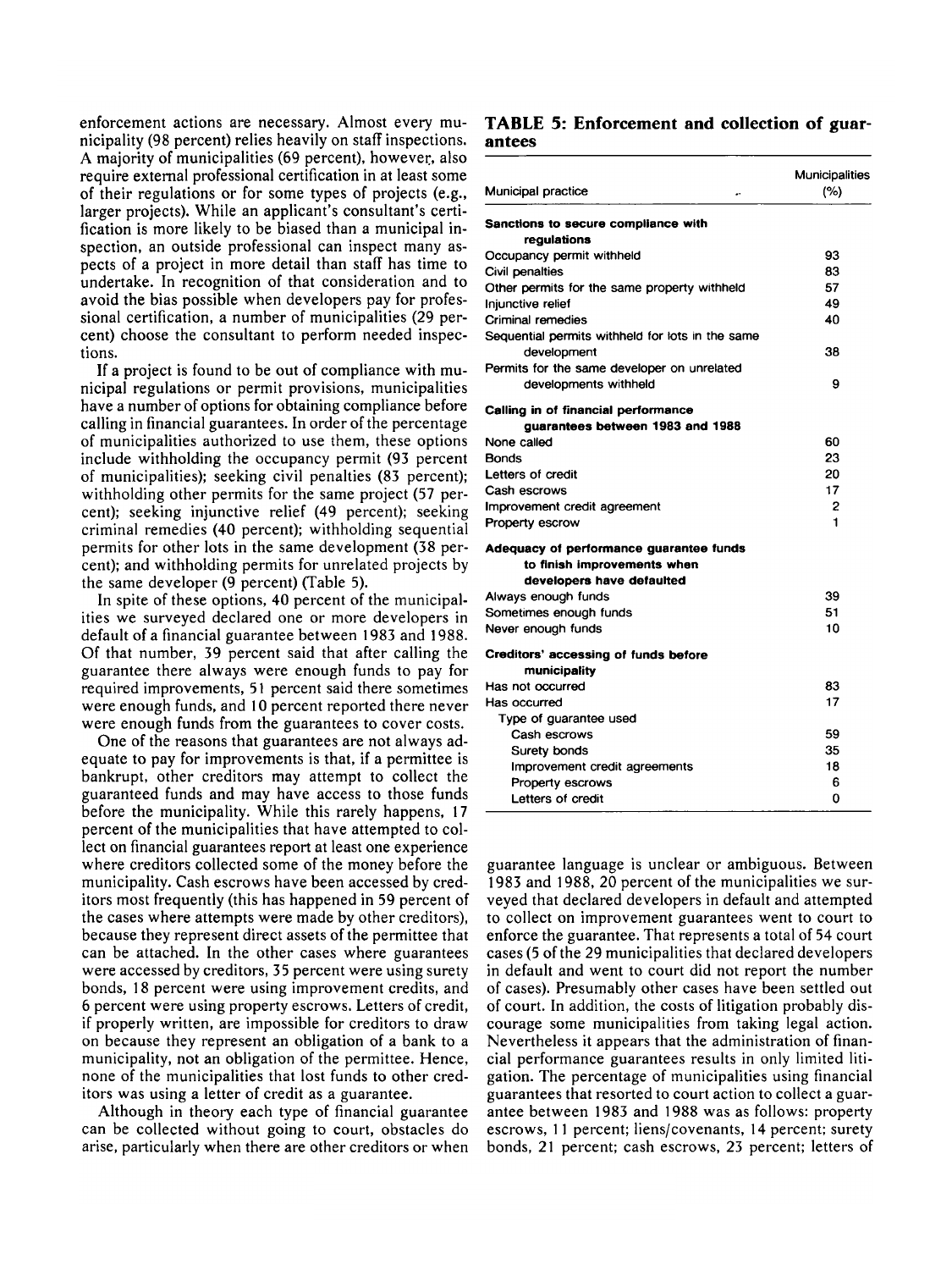credit, **25** percent; and improvement credit agreements, **32** percent.

# **Planners' Evaluations**

When asked to sum up their overall experience with financial performance guarantees, 90 percent of the planners responding to our survey evaluated them as either very effective tools (58 percent) or somewhat effective tools **(32** percent) for ensuring compliance with regulations. Community size has little association with perceived effectiveness, but effectiveness ratings do vary by type of guarantee used and other guarantee characteristics.

Planners are more likely to be pleased with the overall effectiveness of performance guarantees when their municipality is using surety bonds, cash escrows, and/or letters of credit. Significantly lower overall effectiveness ratings accompany the use of real property escrows, liens, and improvement credit agreements (less than 80 percent of the municipalities rate their use of guarantees as very or somewhat effective). Planners rate financial performance guarantees as more effective in achieving compliance with regulations under the following conditions: when agreements are set to cover the entire cost of an improvement; when higher margins of safety are used in estimating costs; when the municipality always checks for liens before accepting dedication of improvements; and when creditors have not been able to access the funds.

Municipalities have found that permittees generally do not find financial performance guarantees unreasonably onerous. Less than 1 in 20 of the municipalities we surveyed said they had received "many" complaints from developers. In part, that may stem from the relatively low cost of the guarantees to the development community. Eighty-five percent of the municipalities surveyed estimate that guarantees cost developers **2.5** percent or less of total project costs, and **23** percent put the cost to developers at less than **1** percent of total project costs.

# **Conclusions and Policy Implications**

In actual practice, financial performance guarantees are an effective, although not infallible, means of ensuring that improvements required as a condition for issuing development permits and approvals will be built to specified standards if the permittee defaults. They are being used widely and successfully by both large and small municipalities throughout the United States, not only in subdivision regulations, but also in other regulatory programs that require developers to construct on- and offsite improvements, and they appear to be accepted by the development community.

Financial guarantees seem to be useful not only for improvements dedicated to the public but also for those that remain in private ownership after completion of development. Thus, they provide a degree of consumer

protection in the development process. When improper installation of privately owned facilities has the potential to threaten public health, as is the case with septic tank installations, they benefit the general public as well.

Although municipalities can choose among a variety of types of financial performance guarantees, experience in actual practice suggests that a relatively new form **of**  guarantee for municipalities-standby letters of credithas a number of advantages, not the least of which is reduced exposure to loss of guarantee funds to other creditors. Survey data reported here indicate that there has been a substantial increase in the use of letters of credit over the past decade. In contrast to that trend, surety bonds and cash escrows are becoming less dominant. Surety bonds may be difficult for small and undercapitalized developers to obtain, and cash escrows are readily accessible to other creditors in the event a developer declares bankruptcy.

We recommend that municipalities that are not using financial guarantees give careful consideration to the adoption of this tool for ensuring compliance with development regulations, and that municipalities using guarantees for some programs, such as subdivision regulations, consider their use in others, such as zoning, stormwater management, erosion and sedimentation control, and wetland regulations, areas where guarantees are not commonly used at this time.

We also recommend that letters of credit be authorized whenever any financial guarantee is allowed or required. Letters of credit generally provide the best protection for a municipality because they represent an obligation of a bank that is independent of a developer's financial situation, and they are relatively easy for developers to obtain. Letters of credit, however, may lack the flexibility of some other types of guarantees. Thus, we also recommend that municipalities authorize use of a variety of types of guarantees. Large developers, for example, might find that surety bonds are easily obtainable, while small developers, who cannot obtain a surety bond, nevertheless might have the capital to put up a cash escrow.

In conclusion, financial performance guarantees are a powerful tool, and are being used in an increasing number of local government regulatory programs. They are appropriate in all communities. They can improve compliance with local regulations and reduce court costs for local governments, and they can assure consumers and the community as a whole that development meets local standards for the quality of the built environment.

## **NOTES**

1. We obtained the sample frame for the local government survey from *Municipal/County Executive Directory/ 1987* (Carroll Publishing). We did not survey jurisdictions with populations below 15,000 because, although there is a very large number of them, they represent a small proportion of the **US.** population. Their inclusion in the random sample would have